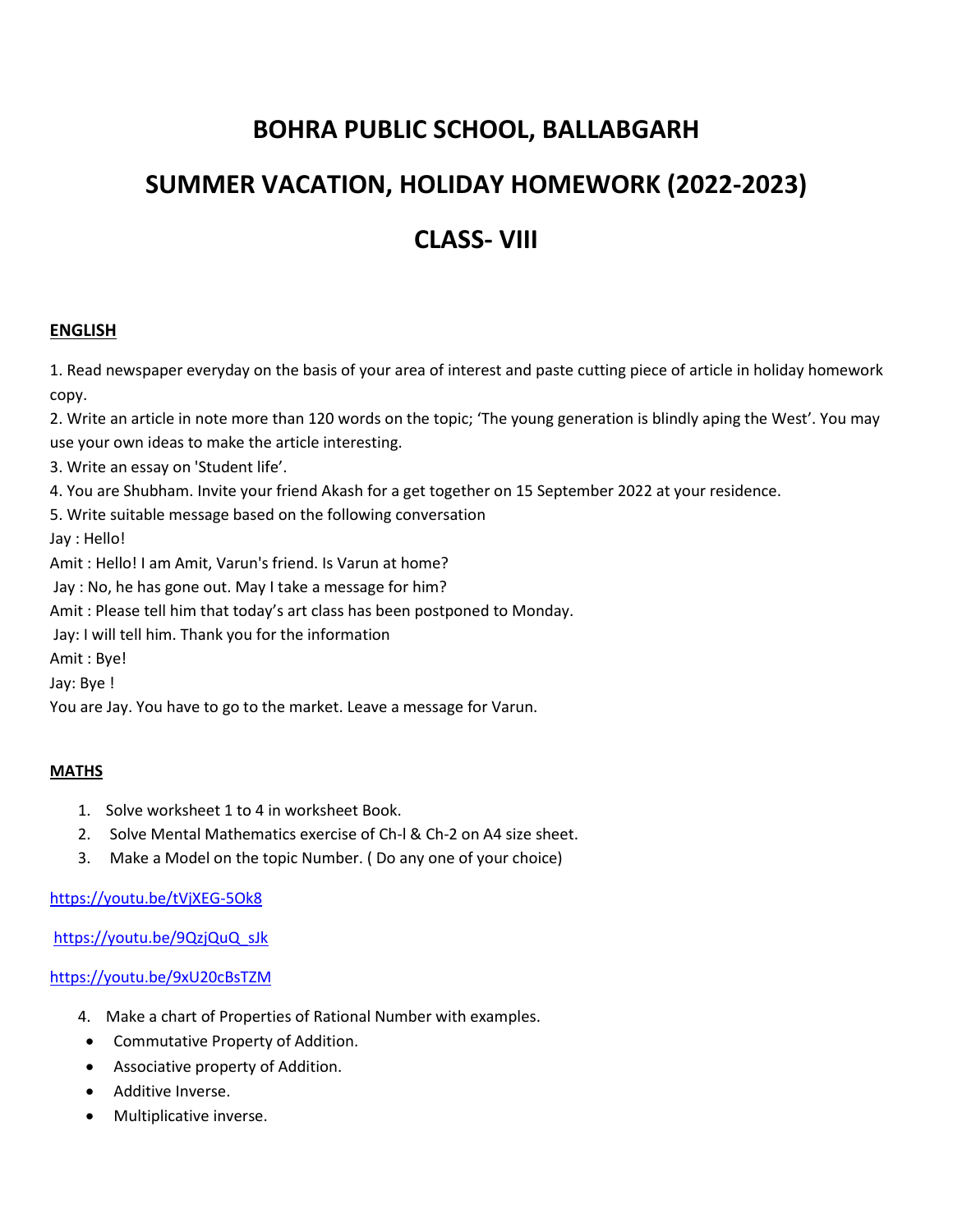#### **SCIENCE**

- 1. Do NCERT exemplar of chapter- 1, 2, 3 in your Holiday homework notebook.
- 2. Paste the different types of synthetic Fibre in your Holiday homework notebook and write the difference.
- 3. Plant a sapling and taking care of it.
- 4. Draw a chart showing different types of microorganism.
- 5. The movement of some parts of your body are not within your control. Write any two such parts.
- 6. Find out the formula of the following compounds
	- a. Water b. Salt c. Sugar d. Carbon-di-oxide e. Vinegar f. Carbon-mono-oxide
	- g. Hydrochloric acid h. Baking soda

#### **SOCIAL SCIENCE**

- 1. Make a model on rural life (Roll no. 1to 13)
- 2. Make a model of terrace farming .(Roll no.14to 26)
- 3. Write the names of different political parties and their symbols on A4size sheet.(Roll no.27to 36.
- 4. Fill the map on following pages in your Map practice book pg.no.62,63,64,78,10,12,14
- 5. Do the given assignment.

#### **DRAWING**

Make a beautiful painting. Topic- "Janmashtmi festival" on A-3 size sheet. Craft – make a beautiful doll Material required – card board, waste wedding card, (thick), jute, sutli one roll, flowers Make different colourful sheet and decorate it.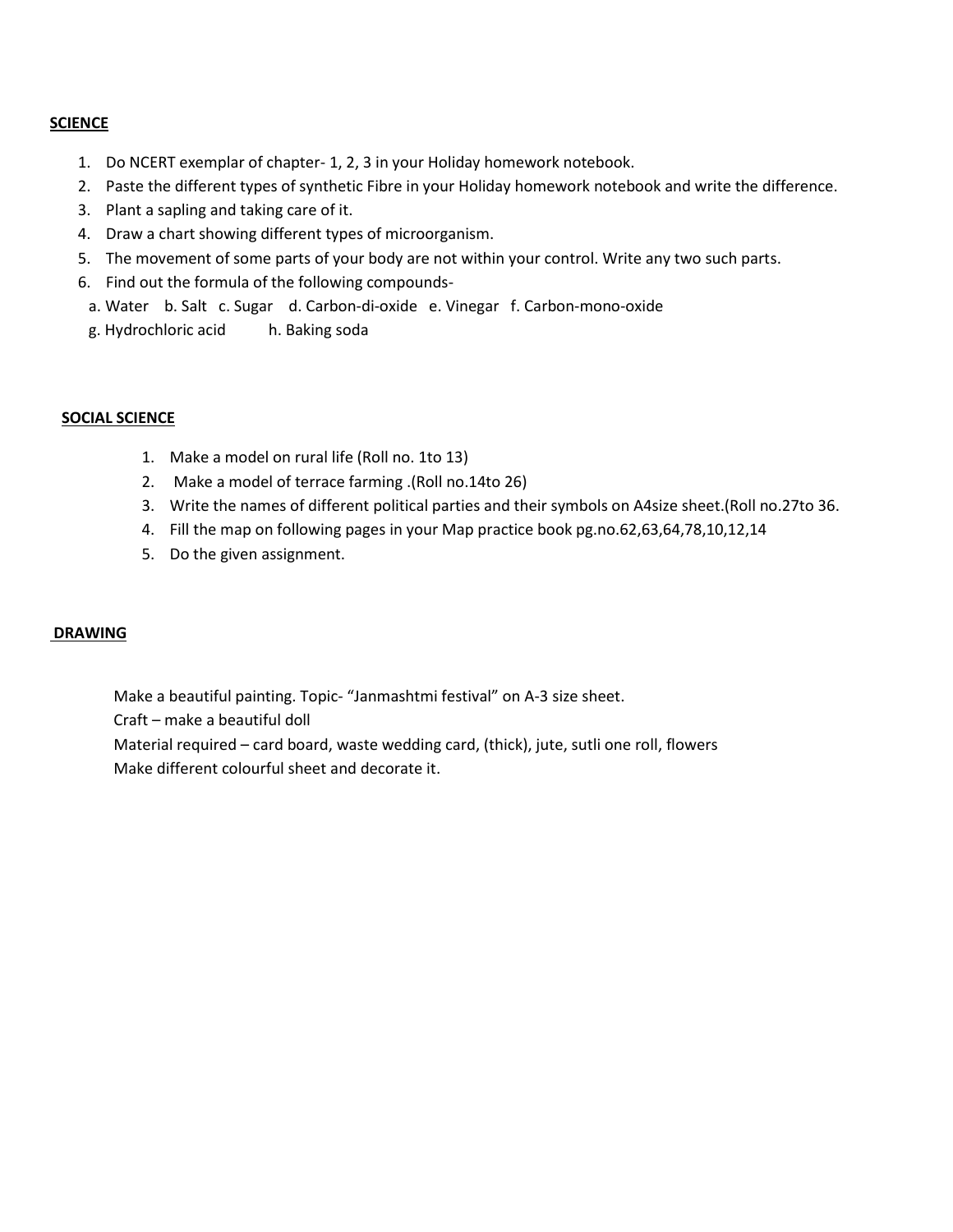ग्रीष्म कालीन अवकाश विषय - हिंदी कक्षा – आठवीं नोटः-\* सभी विद्यार्थियों को ग्रीष्मकालीन अवकाश कार्य करना अनिवार्य है। \* लेखन कार्य को सफाई व ध्यान पूर्वक लिखें। 1. किन्ही चार विषयों पर विज्ञापन तैयार करें। 2. निम्न विषयों पर अनुच्छेद लिखिए (कोई दो) (क) प्लास्टिक की दुनिया (ख) संयुक्त परिवार वर्तमान जीवन की आवश्यकता (ग) समय का महत्व (घ) अनुशासन का महत्व (ड) युवा पीढ़ी का कर्तव्य 3. कोई दो औपचारिक और कोई दो अनौपचारिक पत्र लिखिए। 4. लेख सुधार हेतु सुलेख लिखें। (प्रतिदिन) 5. पंचतंत्र की कहानियों को पढ़कर उनमें दी गई सीख को A3 साइज सीट पर 6. ग्रीष्म अवकाश में किए गए यात्रा-वृतांत का वर्णन अपने शब्दों में कीजिए। 7. स्वर संधि और उसके भेदों पर चार्ट या मॉडल बनाए। चार्ट - अनुक्रमांक - 1 से 10 तक मॉडल – अनुक्रमांक – 11 से 20 तक 8. शब्द-विचार और उसके भेदों पर चार्ट बनाए। चार्ट – अनुक्रमांक – 21 से 31 तक 9. अब तक कक्षा में कराए गए कार्य की पुनरावृत्ति करे। नोट:- प्रश्न न० 1, 2, 3 को कक्षा कार्य कॉपी में करें।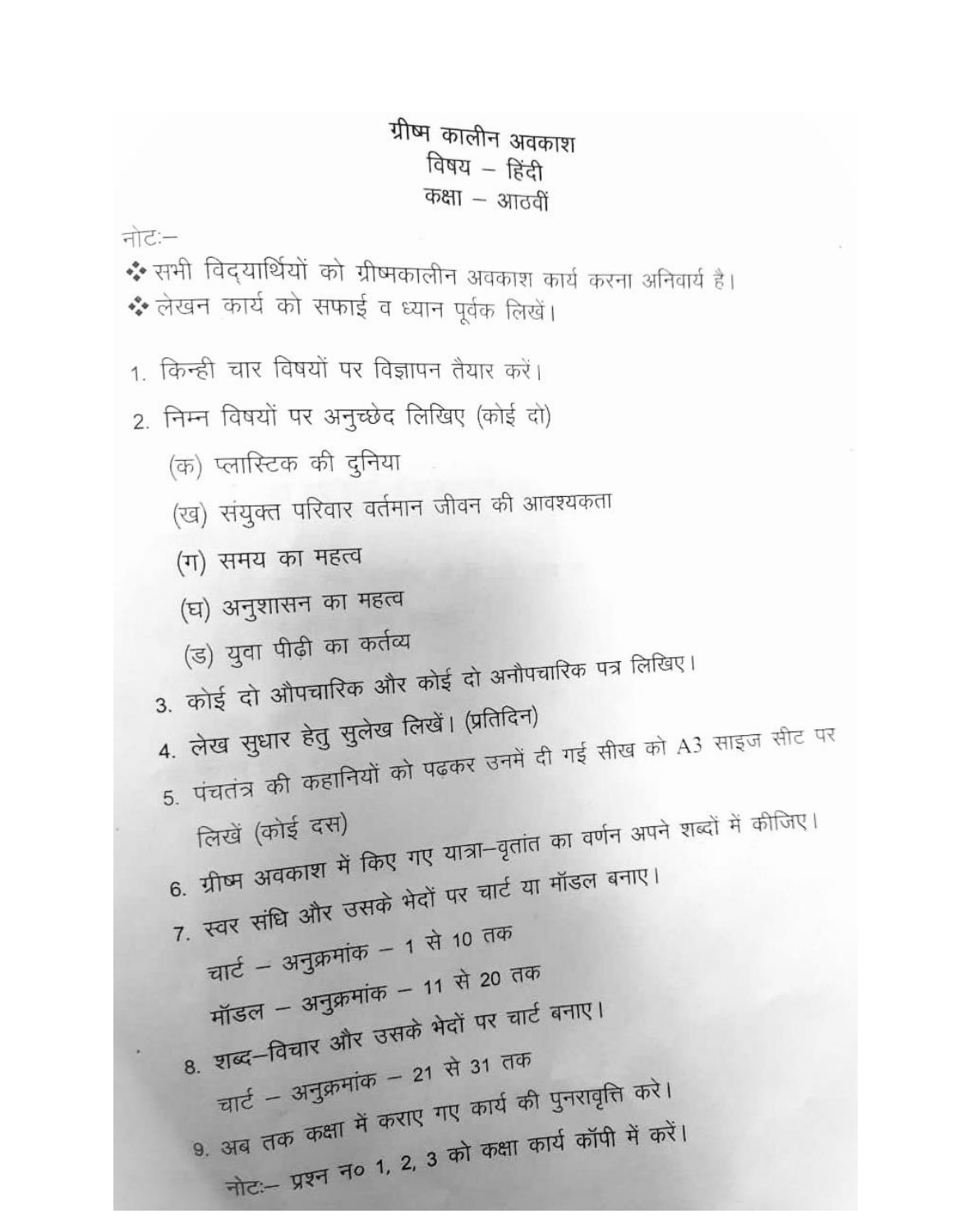ग्रीष्मकालीनावकाशः कक्षा - अष्टम विषय - संस्कृतम्

शब्दरूपाणि:—

अकारान्त, आकारान्त, इकारान्त, ईकारान्त, उकारान्त, ऊकारान्त, ऋकारान्त (तीनों लिंगों में याद करके कॉपी में लिखो।) धातुरूपाणिः—

सम्पूर्ण परस्मैपदी धातुओं को पाँचों लकारों में याद करें, तथा प्रत्येक लकार का प्रयोग करते हुए पाँच–पाँच वाक्य संस्कृत में बनाओ।

संख्यावाची:-1 से 100 तक संस्कृत में गिनती याद करें तथा तीनों लिंगों का प्रयोग

करते हुए तीन–तीन वाक्य बनाओ। अनुच्छेदः-मम परिचय, वृक्षाणां महत्वम्, मम कक्षा आदयः। सर्वान् अनुच्छेदान् A3 सीटायाम् चित्रं रचयत लिखत च।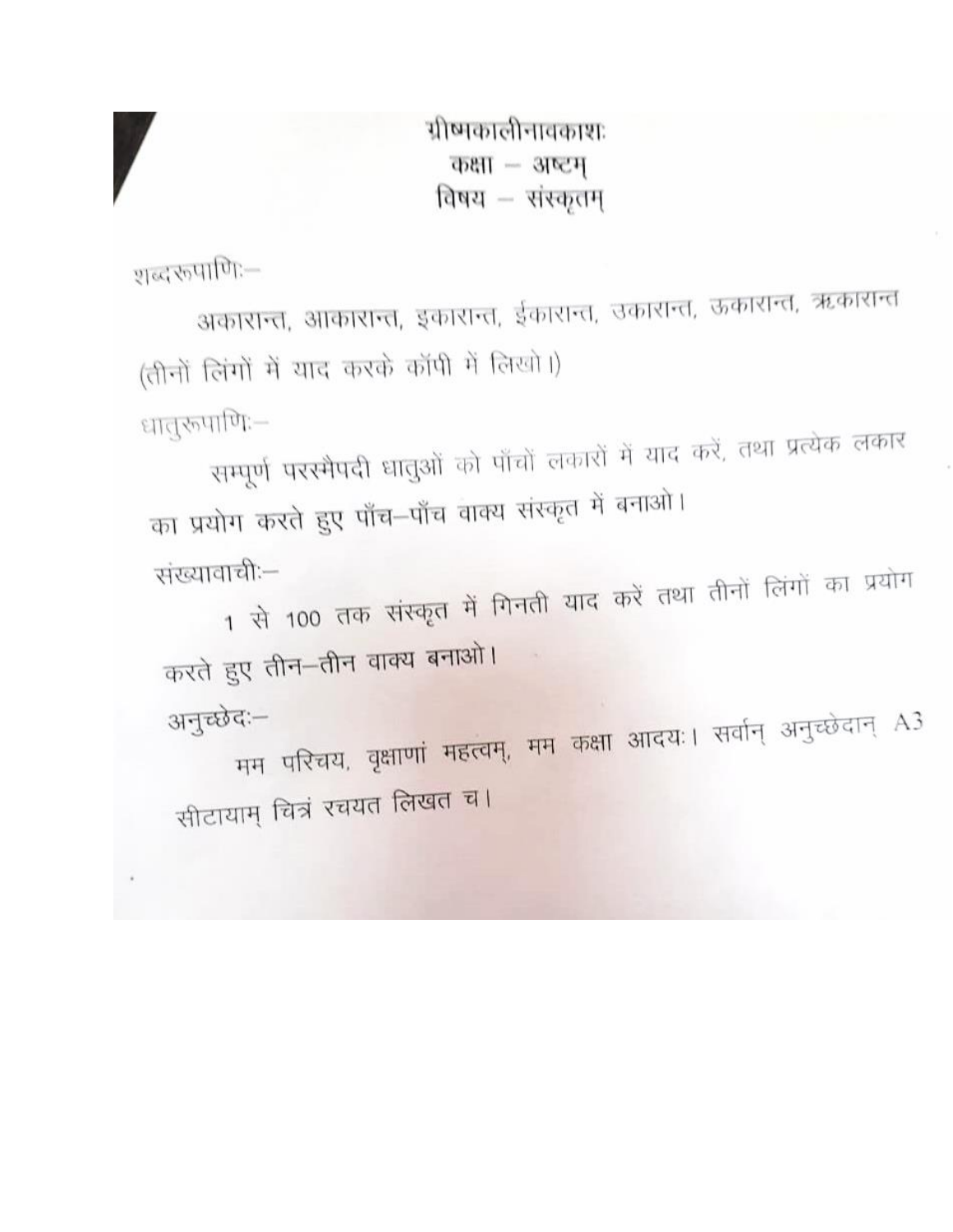# **CHAPTER -2 WORK SHEET**

### **A Which Fundamental Right will be violated in the following . situations?Write in the blanks.**

1. If a 13- years old child is working in factory

2. If a laborer is not allowed to work in a state other than his own

3. If a group of people are not given permission to open a Telugu-medium School in Kerala

### **Write t for True and False statements.**

1. It is a Fundamental Duty to get remedies for enforcement of fundamental rights conferred by the constitution.

2. Directive Principles of State Policy are legally enforceable.

3. The right to Constitutional Remedies allows citizens to move to court if they believe that any of their fundamental right has been violated by the state, organization or any individual.

4. The preamble is an introductory statement, stating the aims and objectives of the constitution.

5. Child labor is legal according to our constitution.

### **Answer . the following in one or two sentences.**

1. What does the right to Freedom of Association State?

2. What does the word 'sovereign' in the preamble mean?

3. When did the Right to Education become a Fundamental Right?

4. why are rights meaningless without duties?

### **Answer . the following questions in your own words.**

1. Write in detail about the Right to Freedom.

2. Which strategies are used by the Indian state to strengthen and assert its secular nature?